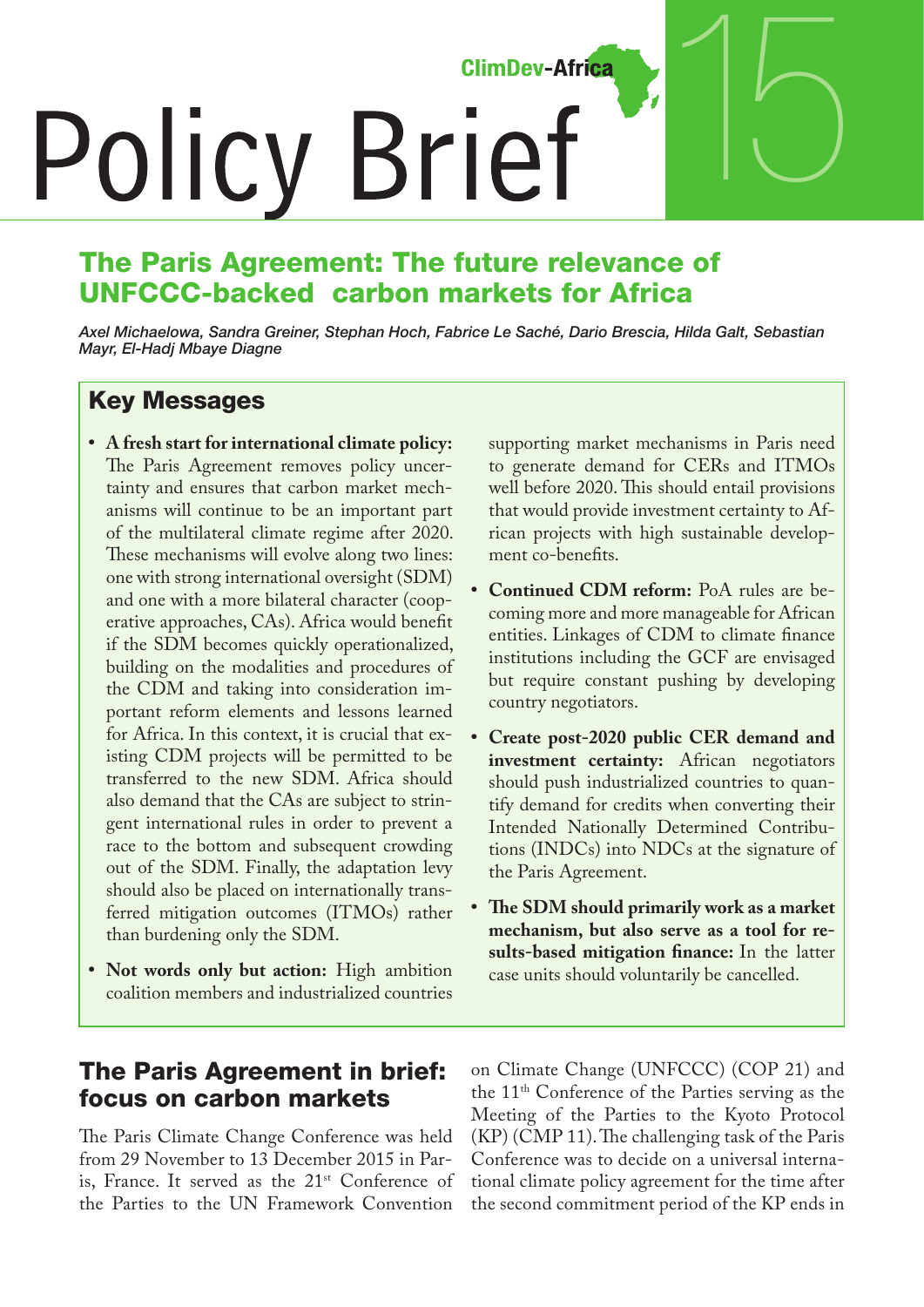2020, overcoming the failure of COP 15 in Copenhagen 2009 to do so.

Due to superb diplomacy by the French hosts, the Paris Conference crowned its work with the adoption of the Paris Agreement (PA). At first glance, it may seem surprising that the PA is an annex to a decision called "Adoption of the Paris Agreement" (Paris Decision, PD) that specifies the work plan for the next years. This structure has been selected to facilitate ratification of the PA by national governments, especially the US. The PA will only enter into force upon ratification by at least 55 parties, covering at least 55% of global GHG emissions (Art 21.2)<sup>1</sup>. Once the PA becomes effective, it will be legally binding for the signatory parties. As for any international treaty, withdrawal is possible with one year notice (Art. 28.2).

The key elements of the PA can be summarized as follows:

- **• Surprisingly strong ambition**: global **temperature increase is to remain "well below" 2° and efforts are to be made to reach 1.5° C**  (Art. 2), with a global peak in GHG emissions to be achieved as soon as possible. A critical element is the specification that a **balance of emissions by sources and removal by sinks** is to be reached by the second half of the century (Art 4.1). Progress towards this goal will be measured every 5 years, starting in **2023**, through **global stocktaking** (Art. 14.1 and 2)
- **• Participation of all countries** while following the principle of "common but differentiated responsibilities": All countries are to contribute to climate change mitigation through Nationally Determined Contributions (NDCs)<sup>2</sup> , but the different circumstances and responsibilities of developing countries are highlighted, especially regarding Least Developed Countries (LDCs) and Small Island Developing States (SIDS). There is however no regional differentiation, i.e. no special treatment for Africa as a whole. The PD acknowledges the huge gap between the target

of the PA and the mitigation achieved if all NDCs are implemented in full. This means that the ambition of current INDCs needs to be strengthened as a consequence of the PA.

*"The Paris Agreement is surprisingly ambitious, but the willingness of governments to close the mitigation gap remains to be seen"*

- While developed countries should have absolute targets, **developing countries** should also move over time towards **"economy wide reduction or limitation targets**" (Art 4.4)
- **• Increasing mitigation ambition without an end date**: Every five years from 2023 onwards, the NDCs are to be updated and made more stringent (Art. 4.3 and 4.9)
- **Transparent accounting, albeit with flexibility for developing countries (Art. 13.2)** and **simplifications for LDCs and SIDS (Art. 13.3).**

Before the Paris Conference some observers were skeptical whether market mechanisms would at all be mentioned in the agreement. However, Art. 6 provides elaborate wording on two types of cooperative mechanisms that shall be:

**• A centrally governed mechanism** (currently called SDM3 ) that is **building on existing features of the CDM,** but can be used by **all countries.** It shall be supervised by a body designated by the conference of the parties to the PA, similar to how the Executive Board supervises the CDM. Public and private participation in the SDM needs to be approved by Parties. The PD (para 38) makes it clear that the SDM directly takes up the principles of the CDM, such as real, measurable and long term reductions, additionality and verification and certification by DOEs, and explicitly asks to apply experience from the Kyoto

<sup>3</sup> For the purpose of this policy brief, the new mechanism identified by the PA will be referred to as Sustainable Development Mechanism (SDM). This name however has been deleted from the final text. Some Parties question the name for its missing link to mitigation.



According to the latest national inventories.

<sup>2</sup> Before the Paris Conference, 65 Intended NDCs (INDCs) stated the intention to use market mechanisms (IETA INDC tracker (2016). Countries can now update the INDCs before signing the PA or can directly submit the current INDC to become the NDC when signing.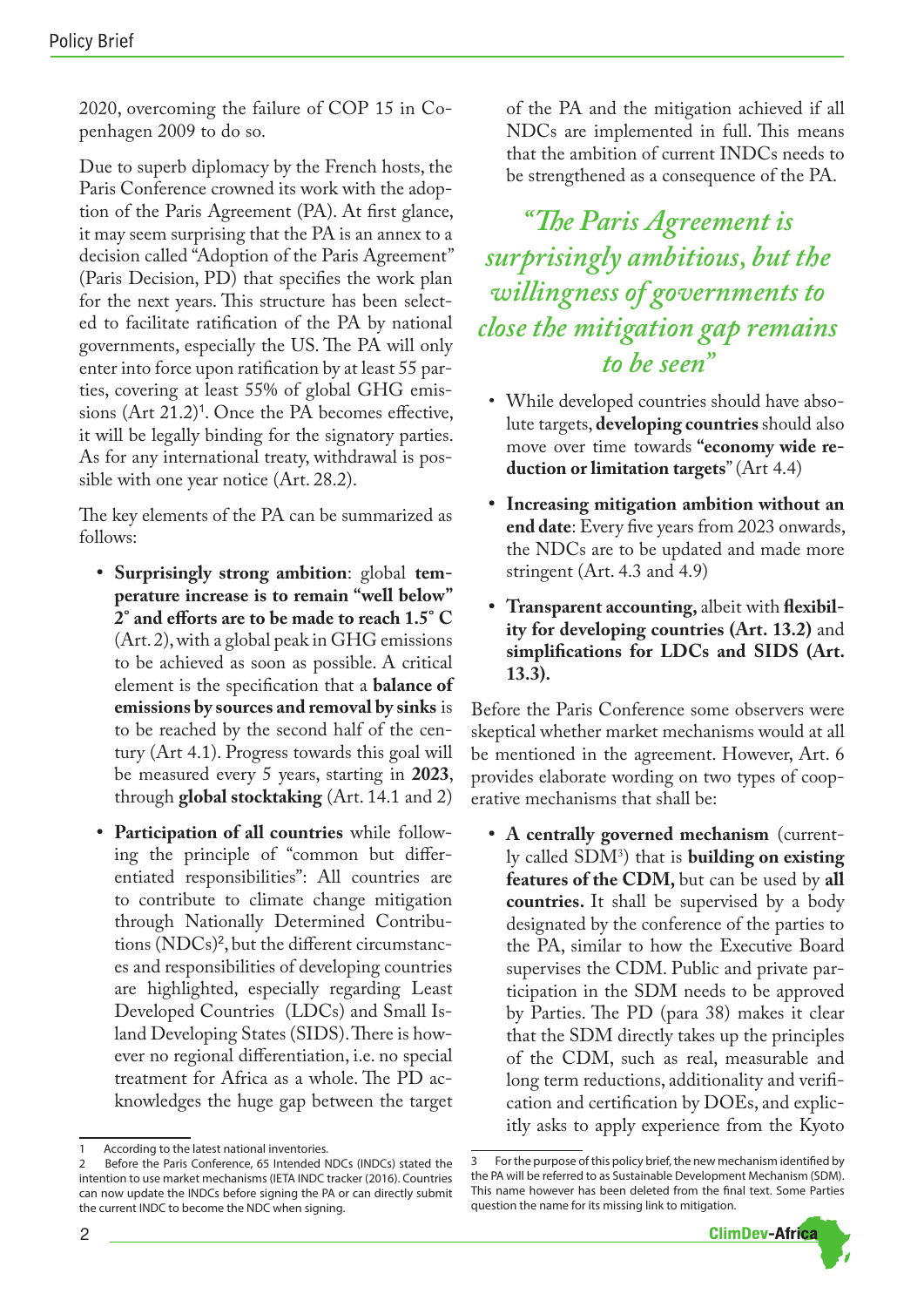Mechanisms. New features of the SDM are the requirement to avoid double counting and pursue an overall mitigation of global emissions.

• "**Cooperative approaches**" (CAs) **that can generate credits** (internationally transferred mitigation outcomes - **ITMOs**) are not yet defined in detail. Only the principles of environmental integrity and transparency are mentioned. Hence additional conceptual work and political decisions are required to define the framework for the CAs and also a more detailed definition of ITMOs. Many observers are of the opinion that CAs will be bilateral mechanisms with rather loose international oversight. If that happens, international carbon markets would be further fragmented and the SDM would face probably ruinous competition.

The PD also urges Parties to promote the **voluntary cancellation of CERs**, already before 2020 (para 107). In addition, urgency is given to the transparency of the reporting on the use of the ITMOs generated by the CAs for pre-2020 actions (para 108).

# *"Strong role of carbon markets in the post-2020 climate agreement has been secured and the CDM serves as its foundation"*

Despite all its work on the long-term climate policy regime, the immediate reform of the CDM before 2020 has not been neglected by the Paris conference. In its classical guidance to the CDM Executive Board (EB), the CMP asks the EB to, inter alia:

- develop a **stand-alone guidance for Programmes of Activity (PoA)<sup>4</sup>**
- seek **new sources of finance for CDM activities**, from international institutions and especially in the **GCF context**

It refers to: a "CDM Programme of Activities standard," a "CDM Programme of Activities validation and verification standard," and a "CDM Programme of Activities cycle procedure"; Standalone PoA documentation.



- **• simplify and streamline CDM procedures in general,** including through **standardized baselines<sup>5</sup>**
- define more **cost-effective MRV approaches**
- allow the **revision of methodologies** without project specific information
- expand the scope of **Regional Collaboration Centres work beyond pure CDM activities**, i.e. to support development of the new mechanisms.

This guidance goes further than in the last years, which shows that the CDM continues to evolve. Many of Africa's negotiation priorities are reflected in this decision. The link of the CDM to climate finance is particularly important, as it may help to bridge the time until CER demand increases again as a result of stronger mitigation ambition.

With regards to LDCs, several decisions were taken by the CMP with relevance for the market mechanisms:

• Art. 9.9 of the PA urges to define **simplified approval procedures** for LDCs and SIDS to coordinate and deliver resources to support country-driven strategies. Para 65 PD also calls for enhancing the coordination and delivery of resources to LDCs "through simplified and efficient application and approval procedures". Such resources may be used for capacity building for the new cooperative mechanisms.



5 This refers to: the project cycle, the registration and verification process, the development and approval of standardized baselines, the methodological standards and procedures, and the accreditation procedure.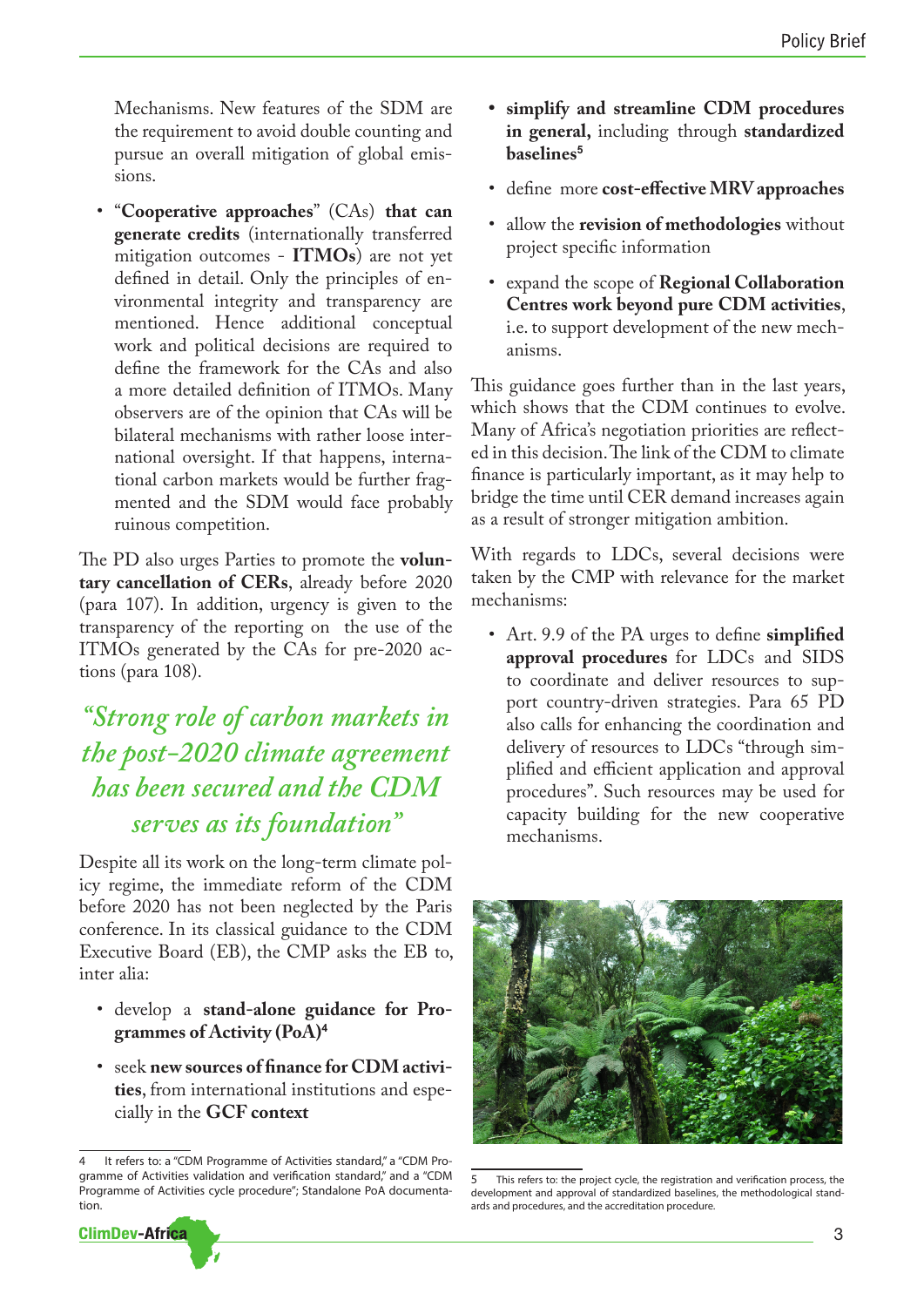**• Capacity building** to enhance ability of LDCs (and other vulnerable countries) in implementing long term climate change actions.

Substantial efforts will be needed to operationalize the general rules for market mechanisms outlined in the PA. In the next sections we discuss how Africa can engage to generate short term demand for CDM activities and immediately "hit the ground running" when the SDM becomes operational.

## Priority actions for Africa in light of the results of the Paris conference

African countries will have to continue raising their voice in the international negotiation fora in order to benefit from the momentum generated by the PA.

Those African countries that so far have not done so in their INDC should include the **use of market mechanisms in their NDCs** when signing the PA. This would provide a strong signal to the international community that Africa is ready to use the mechanisms and could help to mobilize pre-2020 mitigation actions (i.e. through new CDM investments) and to speed up the operationalization of the SDM. African leaders should engage with industrialized countries that do not want to use market mechanisms in their INDC but declared at the Paris Conference that they support the mechanisms, in order to achieve inclusion of market mechanisms in the NDCs of these countries.

Various streams of action are of great importance for enabling short-term mitigation actions.

- **• Early action**. Existing CDM activities should have a clear future under the PA; and countries making use of the CDM until 2020 should have their activities recognized as early action under the PA. For this purpose, eligibility criteria under which CDM activities would be permitted to transition to the SDM need to be defined.
- **• CDM reform.** It is crucial that the review of **CDM Modalities & Procedures** (M&P) will be concluded swiftly and successfully to es-

tablish the CDM as a solid building block of the SDM. To unblock the current stalemate and avoid a proliferation of issues, African negotiators should support a minimal consensus and a focus on priority issues, such as the inclusion of PoAs, rather than a long wish list of detailed reform items.

- **• Immediate linkage of CDM activities with new sources of climate finance, in particular the GCF**. The CMP encouraged the CDM EB to explore opportunities for financing CDM projects through the GCF. This would provide high-quality investment mitigation opportunities for the GCF, while stalled CDM activities would benefit from a readyto-access source of finance. African countries should seek new approaches for successfully channelling GCF finance into CDM activities well before 2020, inter alia by pushing for direct acquisition of CERs by the GCF. Moreover, innovative sources of climate finance could be tested in conjunction with CDM activities such as green bonds, low carbon equity funds or loan guarantees.
- **• CDM as MRV tool**. Promote the use of CDM methodologies for calculating emissions reductions for other mitigation initiatives supported with international climate finance. This increases comparability across mechanisms, and lowers transaction costs for host countries, as they do not need to apply different results indicators for mitigation impacts
- **• New sources of demand for African carbon credits**, through:
	- ü **Upscaling existing public procurement programs** such as CI-DEV, Swedish Energy Agency and Nordic Environment Finance
	- $\checkmark$  A global market-based measure (GMBM) **in the aviation sector by 2016**, which could generate additional demand for carbon credits<sup>6</sup> as the sector aims to achieve carbon neutral growth and a 50% cut in emissions

<sup>6</sup> Annual demand is estimated to reach around 2.6 tCO2eq between 2021-2035 (Oeko Institut 2015)

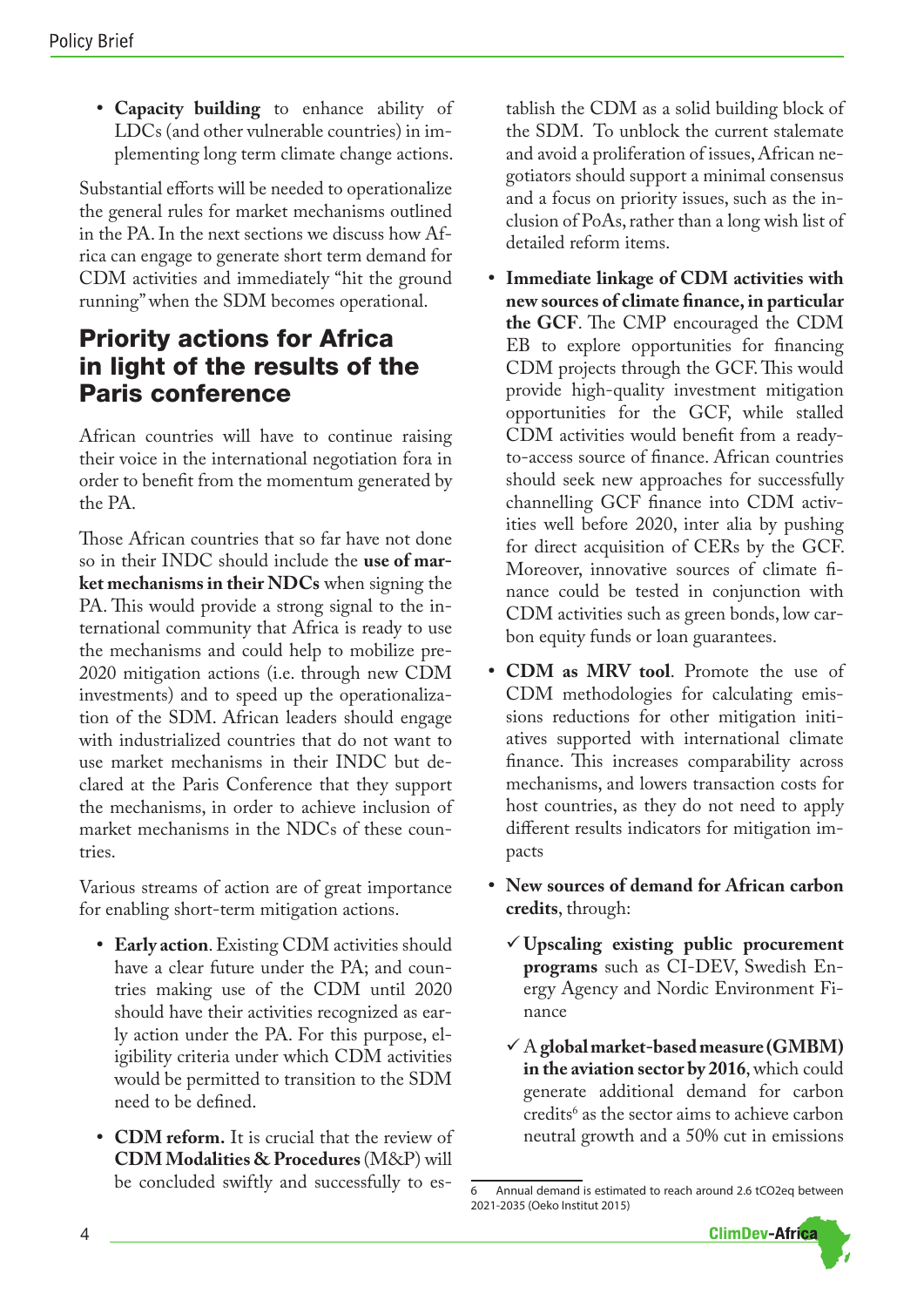on 2010 levels by 2050. An ICAO high level meeting on the GMBM will be held in May 2016, with the aim of preparing a text and recommendations for the 39<sup>th</sup> Session of the ICAO Assembly, to be held in October 2016.

- $\checkmark$  Strengthening domestic uses of the CDM, allowing the creation of national demand for CERs from projects implemented internally, for instance allowing their utilization under a carbon tax – such as the approach planned in South Africa - or other carbon pricing initiatives, and strengthen the role of market mechanisms under their NDCs.
- $\checkmark$  Voluntary markets, exploiting the potential of these markets in supporting actions in specific sectors (e.g. REDD+ and other activities with high sustainable development co-benefits) for which buyers have an interest in providing support: This could also involve South-South transactions such as a credit sale from Ecosur Afrique to Voltacars in 20157.
- $\checkmark$  New international initiatives such as the Solar Alliance as vehicles to harness CDM.

### Making the Paris Agreement work for Africa in the long term

The Paris Agreement presents a number of opportunities for further improving the participation of African nations in market mechanisms. However, ensuring that these opportunities are not missed requires active African engagement in the further operationalization and implementation of the Paris Agreement.

Firstly, African governments should continue their active participation in shaping the new SDM to ensure that it builds on the M&P of the CDM, and that the new mechanism reflects African needs and priorities. The SDM explicitly has a number of parallels with the existing CDM framework; including the need for additionality, real and measurable mitigation, verification by a DOE and encouraging the participation of public and private entities. However, what is not yet clear is the nature of the relationship between these two mechanisms.

Incorporating those ongoing CDM reforms into the SDM that have led to more CDM activities in Africa – especially PoAs – is a key priority. African nations should also have sufficient representation on the governing body, such as through having LDC representatives on the board (which is currently not the case for the CDM EB). The role of Designated National Authorities (DNAs) in accounting for emission reductions achieved under the SDM and how these relate to NDCs should also be considered. Due to the risk of double counting, it may be that DNAs will play a more prominent role in the SDM than they currently do under the CDM.

Secondly, African countries should ensure that the SDM not only serves as a generally accepted market mechanism with significant demand from industrialized countries and emerging economies, but also as a tool to access results-based mitigation financing. When used in the context of results-based climate finance, units generated under the SDM could be voluntarily cancelled. The SDM should thus be designed as a tool to produce highly credible units for various uses.

Accounting of the units in the context of a host country's NDC should however be left out of the modalities and procedures of the SDM. Adjusting the NDCs for units issued by the SDM is only important in the case where units are transferred out of the country. Then double claiming of the emission reductions by both the host country and the acquiring Party towards their NDCs has to be avoided. When units are voluntarily cancelled, however, this problem is avoided. Just like the CDM, the SDM should operate on the principle of certifying units that are additional compared to a stringent baseline, i.e. the most likely development of policy instruments / emissions of a sector in the host country. The baselines of the NDCs are currently not sufficiently granular to serve as SDM baselines and may still contain aspirational targets rather than forecasting a likely development of emissions.

Where units are transferred out of the country, the accounting challenges are the same under the

http://www.ecosurafrique.com/news\_release.php?id=219&f=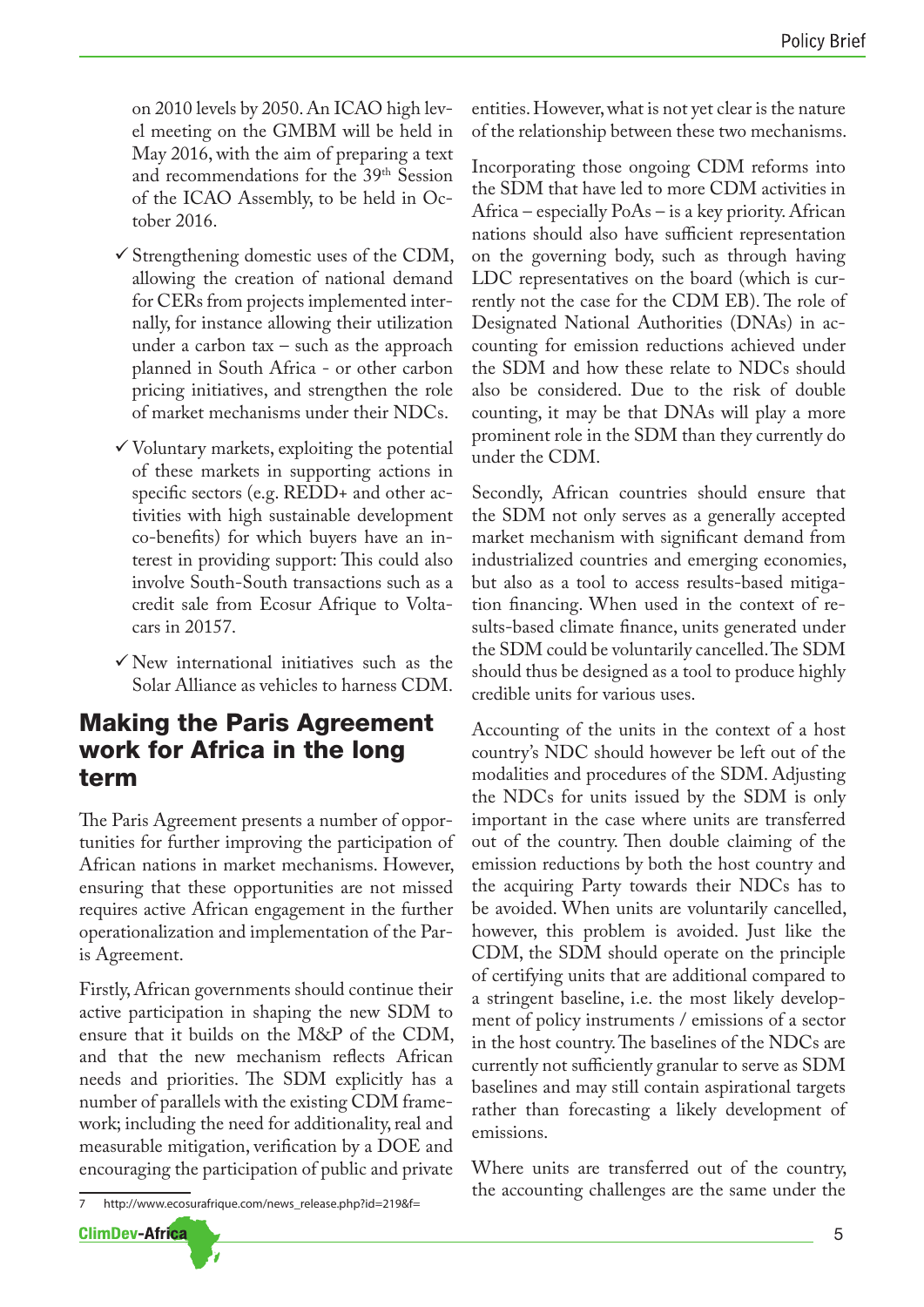

SDM and CAs. Hence any rules on adjusting host country's NDCs for mitigation outcomes transferred internationally should apply consistently and be developed under the guidance for CAs. These issues are only vaguely defined in the PA, and require further analysis and negotiation in order to ensure that Africa benefits adequately.

 *"The new central mechanism agreed in Paris opens the door for an evolution of the CDM, but needs to be supported by reliable demand to allow for new investments"*

Thirdly, African negotiators should ensure that the SDM does not become unreasonably disadvantaged due to stricter requirements applying to the SDM than to the CAs. CAs offer the ability for direct bilateral engagement with (financing) nations and/or linking with their regional carbon markets but historically, bilateral schemes have been more focused on developed country linking of emission trading schemes. Experience under the Kyoto Mechanisms has shown that lack of international oversight is likely to lead to outcomes that violate the principles of environmental integrity and transparency, as happened under Joint Implementation which was used to "launder" hot air. Thus CAs should be subject to binding international rules regarding these two principles. Equal opportunities in accessing carbon markets should be awarded to activities under the SDM. It is a mechanism that promises to be more closely aligned with African interests as it is multilaterally governed, and should thus be operating on a level playing field with CAs. For example, African negotiators should work to ensure that a share of proceeds for adaptation financing is also integrated into the transferred ITMOs from CAs, since this is also applied to SDM activities. Furthermore, the requirement that activities under the SDM must contribute to an overall reduction in global emissions (which some equate with net mitigation) while no such requirement is placed on CAs could be considered an unfair burden.

# Recommended Actions

### *For the UNFCCC negotiations*

- Engage in shaping the rules for the new SDM and cooperative approaches, based on the lessons of the CDM
	- $\checkmark$  Integrate progress made in CDM reforms that have benefited Africa into the new SDM Transition the CDM into post-2020 regime through developing eligibility criteria for African projects to transition to the SDM
	- $\checkmark$  Ensure that requirements for CAs to contribute to sustainable development and environmental integrity are strictly adhered to
	- $\checkmark$  Ensure that mitigation actions supported through the SDM or CAs using climate finance can be counted towards a host country's NDC
	- $\checkmark$  Ensure that CAs generate a share of proceeds for adaptation
- Explore convergence of interest between African countries and other Parties on market mechanisms to increase demand

### *For the restoration of demand and mobilization of new investments*

- Provide a sufficient degree of investment certainty for carbon market project developers
	- $\checkmark$  Introduce long-term acquisition programmes with a clear indication of a minimum value of CERs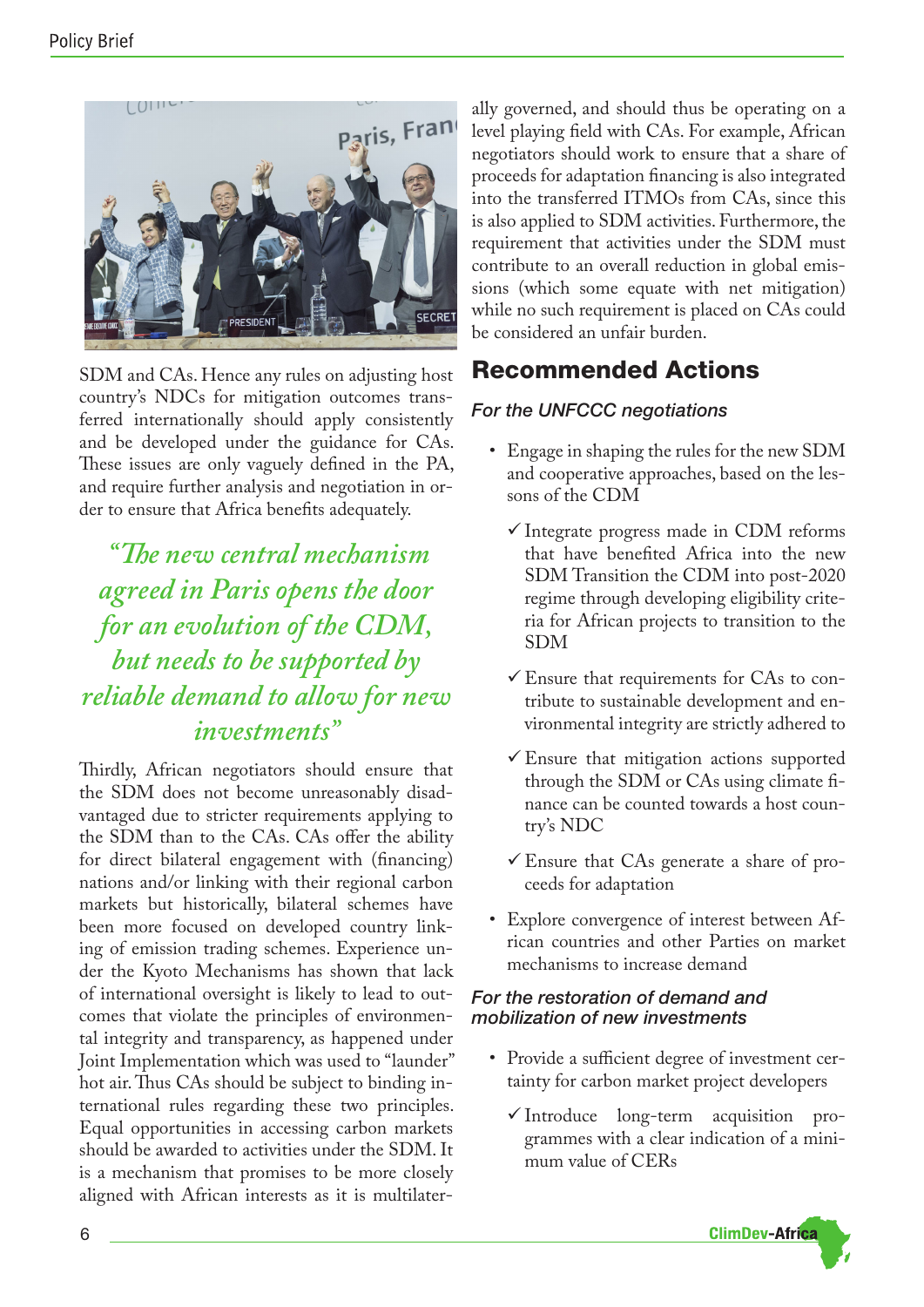- $\checkmark$  Establish clarity on what can count as early action for post-2020 market mechanisms
- Link climate finance and carbon market demand sources to Africa's CDM portfolio
	- $\checkmark$  Work out practical options and establish precedents for funding of African CDM activities by climate finance institutions in particular the GCF
	- $\checkmark$  Actively mobilize new demand sources such as aviation and CER cancellation before 2020 and African climate negotiators to engage in the discussion of ICAO
	- $\checkmark$  Follow up on the Paris declaration of the "friends of market mechanisms"8 to generate demand through their NDCs. This could be led through Senegal who is signatory of this initiative
- Encourage the payment of a premium for high SD contributions
- Encourage buyers to prioritize acquisition of credits from Africa

# Literature

Climaloop (2015): "Paris Agreement signed at COP21 establishes an International Carbon Trading based on CDM: the "Internationally Transferred Mitigation Outcomes" or ITMOs", 16 December 2016, at http://bit.ly/1P7G1Z1

Climate Focus (2015): "Double Counting in the Paris Agreement, 22 December 2015", at http:// bit.ly/1R13A8F

Climate Focus (2015): "The Paris Agreement Summary Briefing Note", 28 December 2015, at http://bit.ly/1R13A8F

Ecosystems Marketplace (2016): "The Carbon Chronicle", 26 January 2016, at http://bit. ly/1R13QVd

KPMG (2015): "The COP21 Paris Agreement: A clear signal to business", at http://bit.ly/1NkVK3q

<sup>8</sup> Australia, Canada, Chile, Colombia, Germany, Iceland, Indonesia Italy, Japan, Mexico, Netherlands, New Zealand, Panama, Papua New Guinea Senegal, South Korea, Ukraine, US, ,



Marcu, A. (2016): "Carbon Market Provisions in the Paris Agreement (Article 6)", at http://bit. ly/1NPU8hT

NEFCO (2016): Comment 'Carbon markets firmly back on the agenda', Carbon Pulse, 25 January 2016, at http://bit.ly/1lK5mOy

Perspectives (2015): "The Paris COP: Laying the foundation for ambitious climate change mitigation, 18 December 2015", at http://bit.ly/1Pg9Ncp

South Pole Group (2016): "COP21 Digest Webinar", 14 January 2016, at http://bit.ly/1PU6xZV

Swick, S. (2016): "6 Weeks After Paris, Countries Moving to Build Carbon Markets", Huffington Post, 1 February 2016, at http://huff.to/1m8N6yq

Umwelt Bundesamt and Ecologic (2016) "The Paris Agreement: Analysis, Assessment and Outlook", 28 January 2016

 $UNFCCC (2015a):$   $_G$ Guidance relating to the clean development mechanism" FCCC/CP/2015/10/ Add.1", Bonn.

UNFCCC (2015b): "Part two: Action taken by the Conference of the Parties at its twenty-first session Contents: Decisions adopted by the Conference of the Parties. 1/CP.21 Adoption of the Paris Agreement". FCCC/CP/2015/10/Add.1, Bonn.

Widge, V. (2015): "Carbon markets in the Paris Agreement - an early holiday gift", 17 December 2015, at http://bit.ly/1PRi31M

Wuppertal Institute (2016): "Phoenix from the Ashes – An Analysis of the Paris Agreement to the United Nations Framework Convention on Climate Change", 22 January 2016, at http://bit. ly/1QrrdVZ